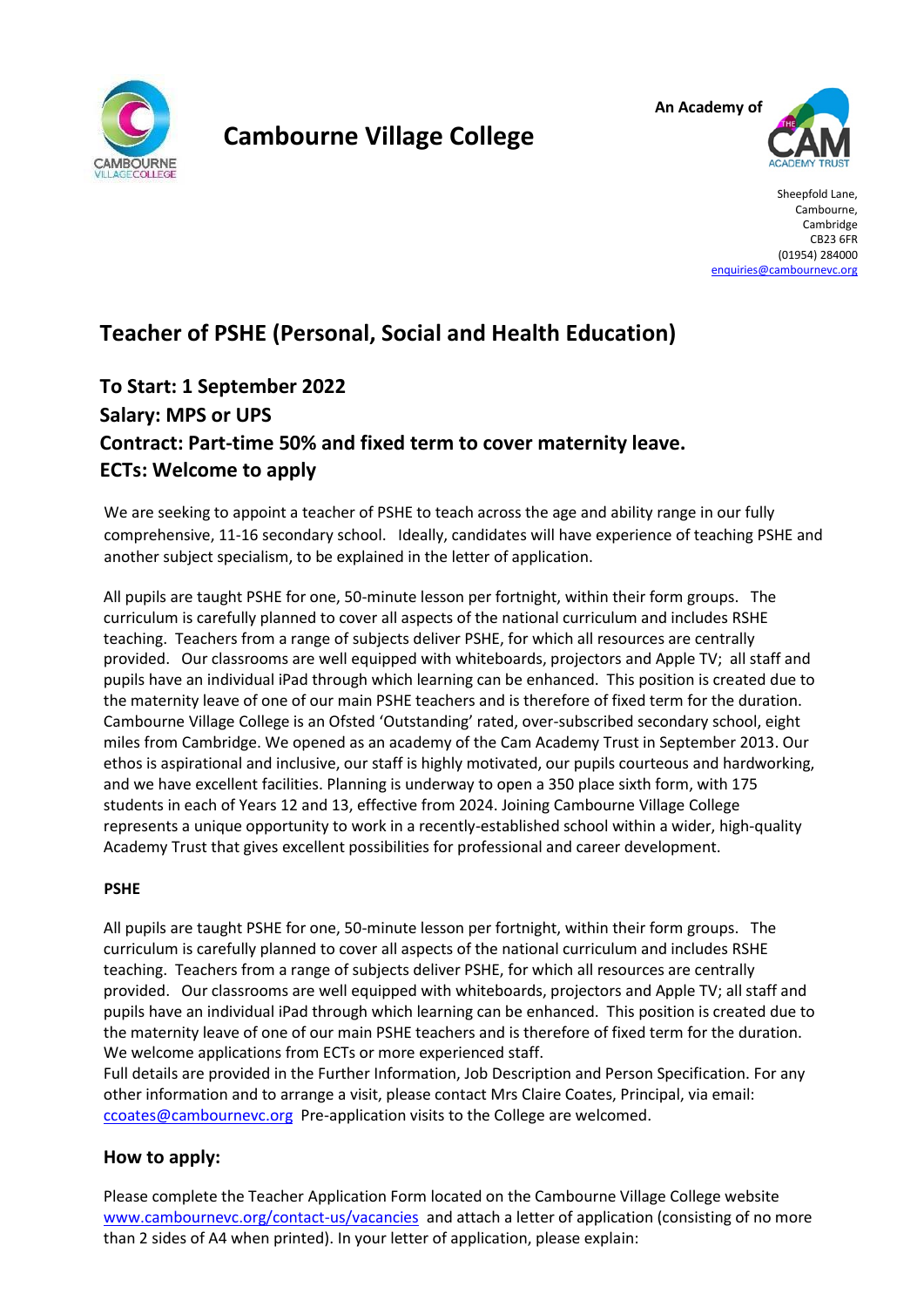- The reason for your interest
- Your relevant track record that confirms you could fulfil the expectations of the role
- Your reflections on how you could contribute to the further development of Cambourne Village College as a truly excellent school

#### **Applications should be submitted to:**

Applications should be submitted to: The HR department via hr@cambournevc.org Please note that we do not accept CVs.

*Our school is committed to safeguarding and promoting the welfare of children and young people, and we expect all our staff and volunteers to share this commitment. Appointment to this post would be subject to an enhanced DBS check and satisfactory medical and employment references.*

### **General Information for Applicants**

#### **Context**

Cambourne is a new settlement, eight miles west of Cambridge. It is already a significant community and construction of Cambourne West, a further 2400 new homes with associated facilities, is under way on land adjacent to our campus.

Cambourne Village College opened as a new 11-16 Academy and Free School of the Cam Academy Trust (formerly the Comberton Academy Trust) in September 2013. The College opened with six forms of Year 7 pupils and grew by one new intake each year, our fourth intake reaching Year 11 in September 2020. CamVC was initially built for a roll of 750 students, but has expanded rapidly to accommodate nine forms of entry, with a current roll of approximately 1230. Our intake is truly comprehensive, with 30% of the dwellings in Cambourne comprising social housing whilst the remainder is mainly mixed, new, privately-owned houses. We are now working with the Local Authority to expand our accommodation to admit up to 1650 students (11 forms of entry) in our 1116 school. As the logical sequence to our rapid and successful growth, planning is also underway to open a 350 place sixth form, with 175 students in each of Years 12 and 13, both effective from 2024. Students in our current Year 9 will be first to access this provision. Building plans are well developed and our Heads of Department will shortly be beginning Key Stage 5 curriculum planning. The school has rapidly gained the support of the local community and co-operates strongly with its four catchment primary schools, all situated in Cambourne.

#### **The CAM Academy Trust**

All staff at Cambourne Village College, along with those at Comberton Village College, Melbourn Village College and St Peter's School, Huntingdon, are employees of the Cam Academy Trust, whose CEO is Stephen Munday. The Trust has recently become significantly cross-phase with the membership of seven primary schools and more under negotiation. The schools share a number of high-level executive Trust staff, for example in Finance, IT and HR, and seek to collaborate on educational matters wherever possible. Cambourne Village College has worked in particularly close partnership with Comberton Village College from the outset; it is envisaged that our new sixth form will work in close collaboration with those at Comberton and St Peters. The Trust is working on strengthening the educational links across the schools; all secondaries now use an online platform, the CATalogue, to allow the sharing of resources across our schools. The College is fortunate to be supported by a team of skilful and dedicted school governors, led by Dr Kris Stutchbury.

#### **Designations**

Following its first, highly successful, Ofsted inspection, the College gained Leading Edge status and successfully bid to become a Teaching School within the Cambridge Area Teaching Schools Alliance. From September 2019, CamVC also became a partner school of the Faculty of Education at the University of Cambridge. We are actively developing our work with trainee teachers, and employ a number of Specialist Leaders of Education to increase our capacity to take on a range of schooltoschool support work. The College encourages research, with staff participating in projects at a range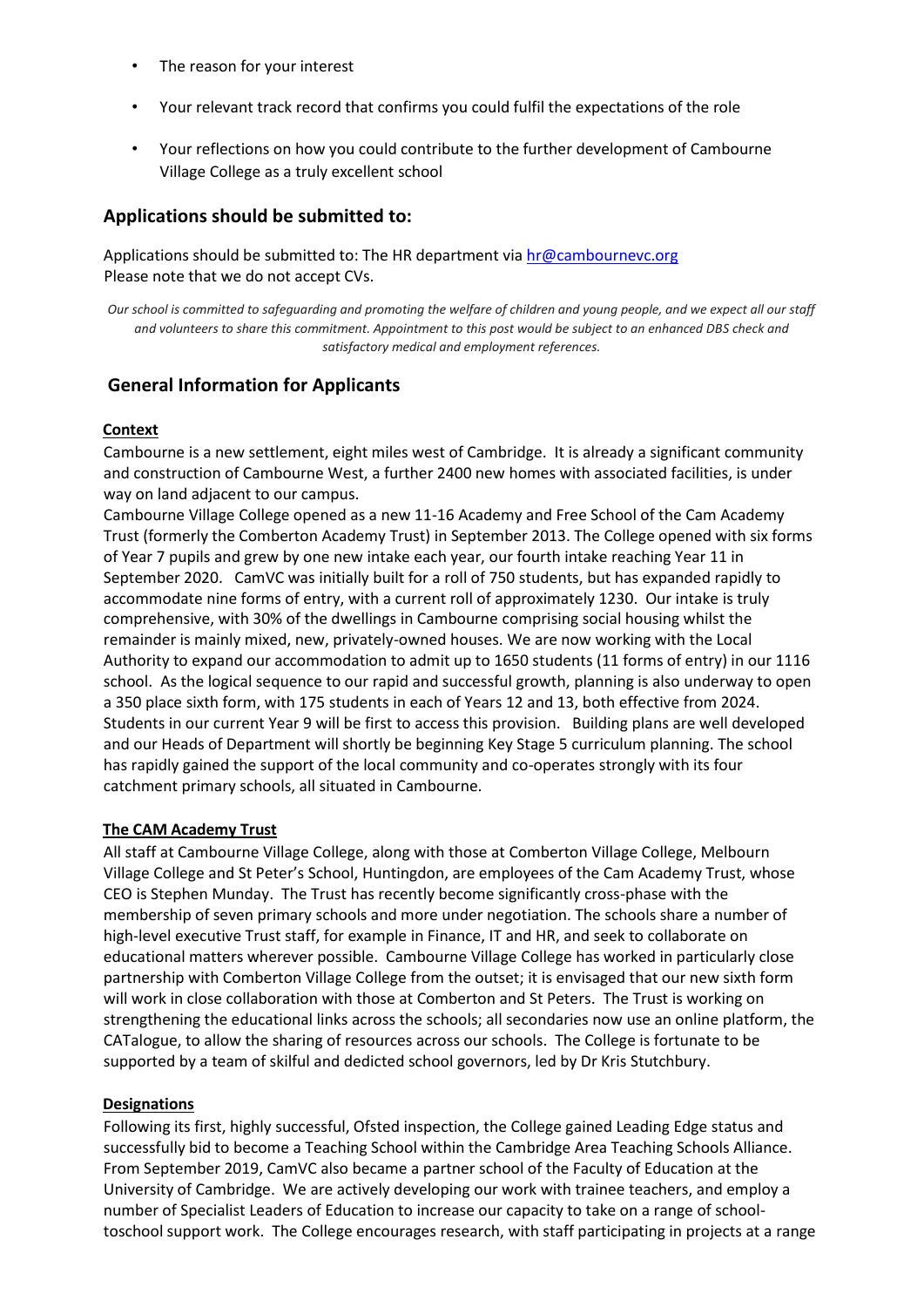of levels, including the SSAT Lead Practitioner programme and Masters level degree courses. We are continually developing our CPL offer for our staff, with many teachers participating in the Trustbased Developing Effective or Developing Outstanding Teacher programmes. The Cambridge Maths Hub is located at the College.

In 2018, Cambourne Village College was a finalist in the Pearson School of the Year Awards, winning Silver in the 'Making a Difference' category – a huge accolade for a school only five years old, and a reflection of the very strong relationships already developed with the local community. In 2019 we were further awarded International School status.

#### **Standards**

Extremely high standards of achievement and pastoral care have been quickly established, as recognised by the 'Outstanding' grade in all four Ofsted inspection categories, awarded to the College in May 2015 – a rare achievement for a new secondary school in its fifth term of opening. An annual Cross-Trust Review process confirms these high standards are maintained.

The first set of GCSE results for the College were awarded in summer 2018, the school achieving above the national average ranking for the KS4 Overall Progress 8 measure at 0.34. Results for summer 2019 were also very pleasing with Progress 8 reported at +0.45, with 52% of pupils gaining 5 GCSEs including English and Maths at Grade 5+, and 71% at Grade 4+. We are building on these very strong results with projects under way to develop whole-school reading and vocabulary acquisition, pupils' skills of metacognition, and to narrow the differential between boys' and girls' achievement.

#### **Broad Education**

The school's formal day runs from 8.35am to 3.00pm with 6 timetabled lessons of 50 minutes per day, run over a two-week cycle. Details of the curriculum taught in each subject can be found on our website under the *Parent, Carer and Student Information* tab. However, we believe that education should be broad and should give opportunities to develop individual interests. Many members of staff also offer activities within a very full and wide-ranging extra-curricular programme that runs each day from 3.00 p.m. There are many school trips and visits, both national and international, supported by a central Trips Administrator.

The College has engaged in a rolling programme to equip all pupil with iPads to enhance their learning, with all pupils in Years 7-11 having their own device from September 2021. Teaching staff and teaching assistants all have their own iPad; teachers also have laptop computers and all classrooms are equipped with Apple TV. Extensive training and support for development of staff IT skills has been a feature of school life since our opening, and has received a tremendous boost during the recent lockdowns!

#### **The Village College**

The outlook and ethos of Cambourne Village College are fully in line with the tradition of Village Colleges established as the vision of Henry Morris in the first part of the twentieth century for community-based schooling. Cambourne Village College has, from the outset, sought to be at the heart of its community and to serve the needs of the whole town, not just our 11-16 year olds during the designated school day. In normal times, the College is open on almost every evening and weekend for adult educations classes and extensive community use of our excellent facilities.

#### **Pastoral Organisation**

Pastoral care in the College is overseen by the Deputy and Assistant Principals responsible for the supervision of the year teams. Each year team consists of a Head of Year, Assistant Head of Year, Pastoral Support Assistant, and team of tutors, this team remaining in place as the cohort moves up the school. Most teaching staff will have responsibility for a tutor group and most teachers carry out 4 supervisory duties around school over the two-week cycle. Pupils see their tutors for morning registration and have a weekly assembly. The school has a strong and ever-developing focus on inclusion and wellbeing, with a team of counsellors in place and a wide range of inclusion support available to pupils.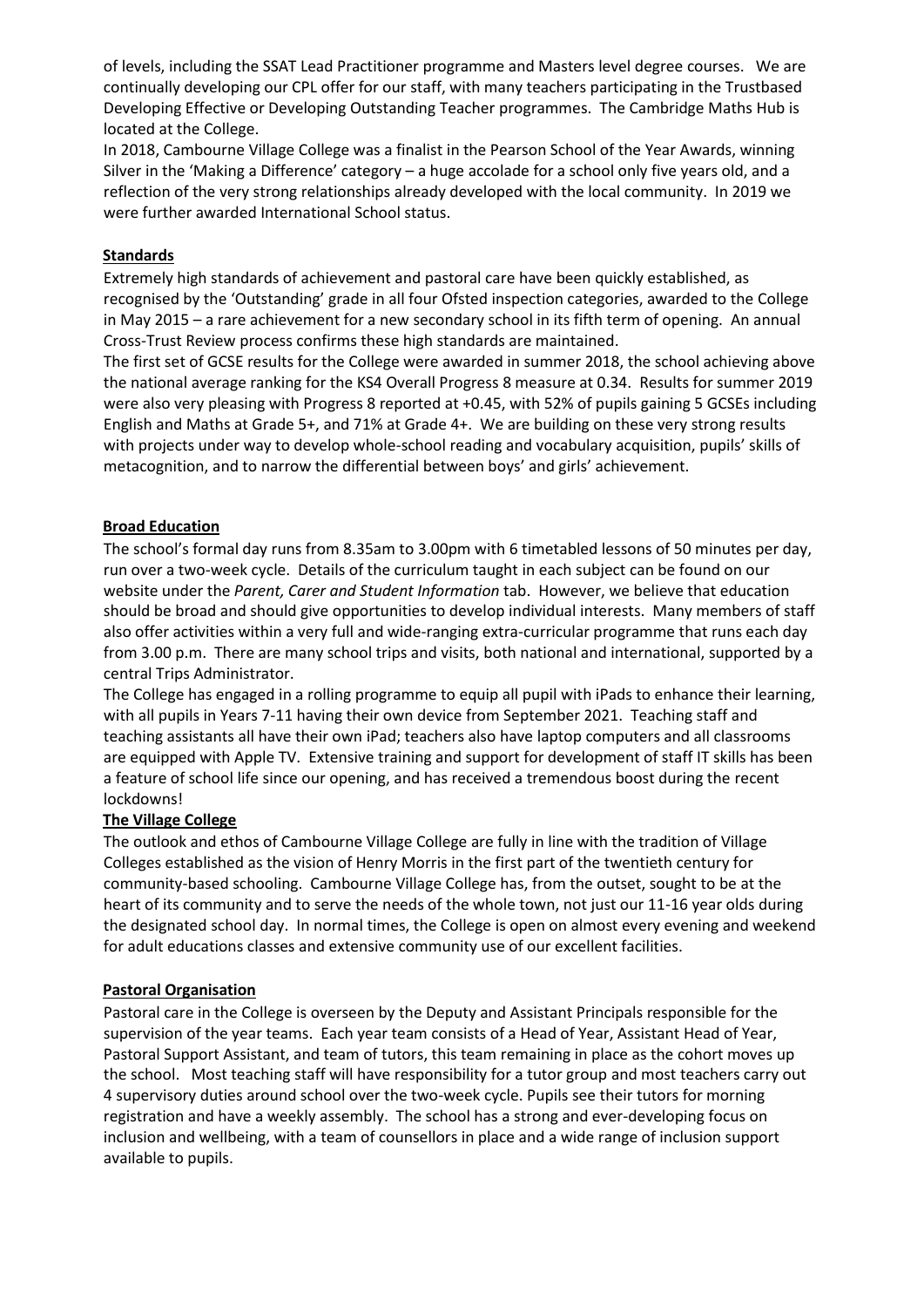#### **The Premises**

We are fortunate to work in a newly-built school, furnished, decorated and equipped to a high standard, with excellent facilities for teaching and learning. Sports facilities include 3G pitch, sports hall and gymnasium; performance facilities are under further development and include drama/dance studio and large performance hall. Music is taught in a separate, dedicated wing. High speed broadband, good access to computers and sets of class iPads enhance learning. Since its outset, the College has employed a full-time, qualified librarian. The library is a vibrant learning space and is highly valued by pupils and staff.

# **The Staff**

Our staff are highly skilled, highly committed, innovative, mutually supportive and sociable. Joining Cambourne Village College represents a remarkable and exciting professional opportunity. It offers the chance to help to establish a new and rapidly growing school whilst working within a wider highquality Academy Trust which gives excellent possibilities for professional and career development. Staff morale is extremely high, evidenced in our Investors in People report: 'People describe high levels of camaraderie and teamwork, also the opportunity to influence change. There is shared motivation to achieve and people are loyal and enthusiastic about the Academy. There is a culture of praise and recognition, which people buy in to'. In our most recent staff survey (November 2021), over 90% of all staff agreed or strongly agreed with the statement: 'I am proud to work at Cambourne Village College.'

### **School Ethos**

All of our work is carried out in the context of our Ethos Statement, to which all members of the College were invited to contribute in the summer of 2017:

# *Cam VC: Aspiring to Excellence*

- o *We are a dynamic, innovative and outward-looking school.* o *We value every individual and seek the best possible outcomes for each one.* o *Our staff is highly qualified, exceptionally committed and continually learning.*
- o *We nurture mutually-beneficial partnerships which enhance our pupils' opportunities and well-being.*
- o *We are sustained by collaboration, mutual support and trusting relationships.* o *We are an open, friendly school, where all people feel they belong.*
- o *We are proud to serve our community of Cambourne and want Cambourne to be proud of us.*

#### *Teaching and Learning*

- *We have the highest aspirations for all pupils and the utmost belief in each individual.*
- *We deliver a rich and diverse curriculum, rooted in the needs of our pupils.*
- *We strive to remove all barriers to learning and refuse to allow disability or social disadvantage to limit our expectations or the achievements of our pupils.*
- *We inspire our pupils through excellent teaching.*
- *We value the expertise of our subject specialists, entrusting them to hone pupils' skills and to ensure access to powerful knowledge.*
- *We access technology for optimum impact.*
- *Our teaching is underpinned by meaningful data and rigorous, accurate assessment.*
- *We work together and across departments, sharing good practice to enhance performance and relationships.*
- *We create opportunities for research and professional learning for all members of staff, through our Teaching School and wider partnerships.*